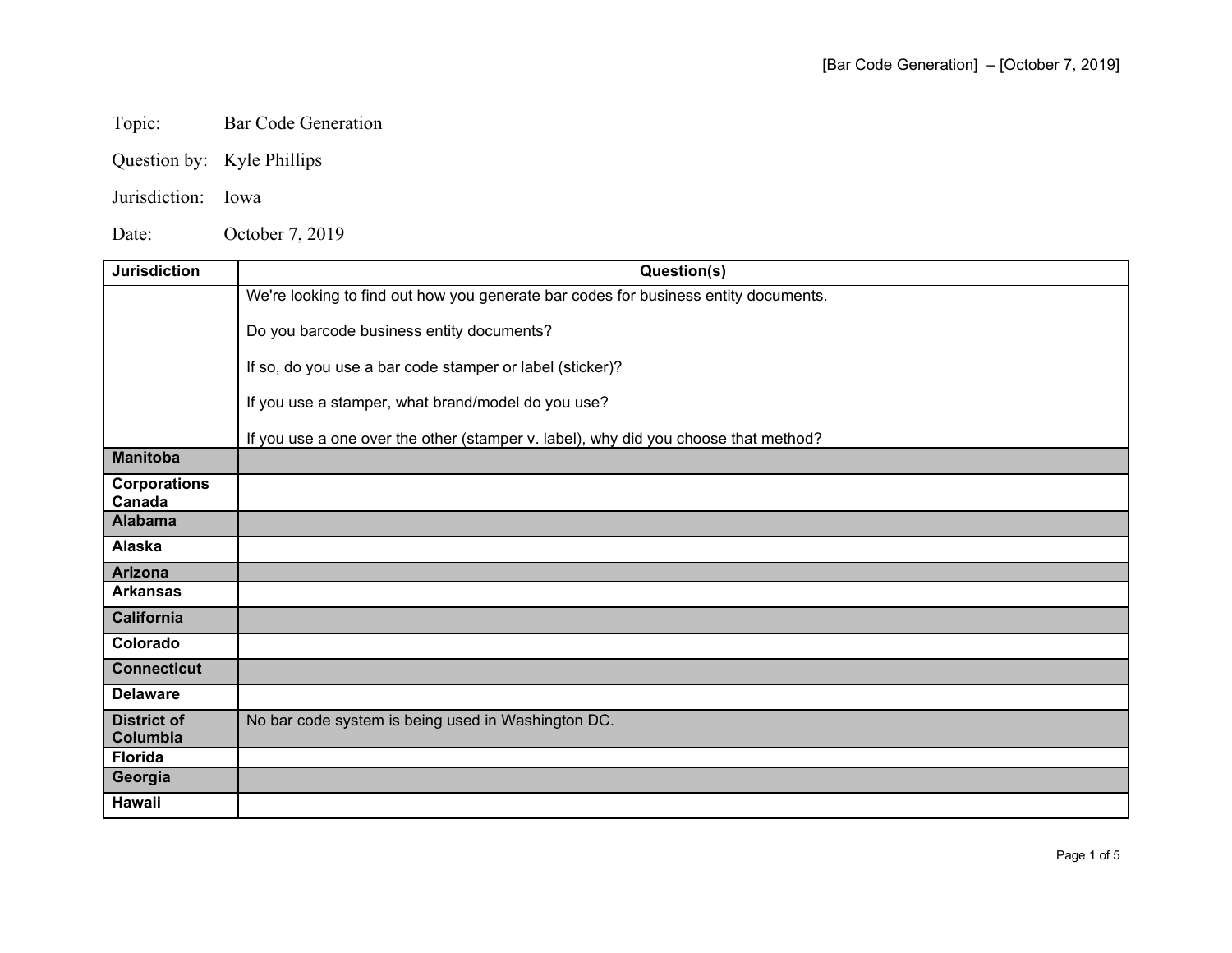| <b>Jurisdiction</b>  | Question(s)                                                                         |
|----------------------|-------------------------------------------------------------------------------------|
|                      | We're looking to find out how you generate bar codes for business entity documents. |
|                      | Do you barcode business entity documents?                                           |
|                      | If so, do you use a bar code stamper or label (sticker)?                            |
|                      | If you use a stamper, what brand/model do you use?                                  |
|                      | If you use a one over the other (stamper v. label), why did you choose that method? |
| Idaho                |                                                                                     |
| <b>Illinois</b>      |                                                                                     |
| Indiana              |                                                                                     |
| lowa                 |                                                                                     |
| <b>Kansas</b>        |                                                                                     |
| Kentucky             |                                                                                     |
| Louisiana            |                                                                                     |
| <b>Maine</b>         |                                                                                     |
| <b>Maryland</b>      |                                                                                     |
| <b>Massachusetts</b> |                                                                                     |
| <b>Michigan</b>      |                                                                                     |
| <b>Minnesota</b>     |                                                                                     |
| <b>Mississippi</b>   |                                                                                     |
| <b>Missouri</b>      |                                                                                     |
| <b>Montana</b>       |                                                                                     |
| <b>Nebraska</b>      |                                                                                     |
| <b>Nevada</b>        |                                                                                     |
| <b>New Hampshire</b> |                                                                                     |
| <b>New Jersey</b>    |                                                                                     |
| <b>New Mexico</b>    |                                                                                     |
| <b>New York</b>      |                                                                                     |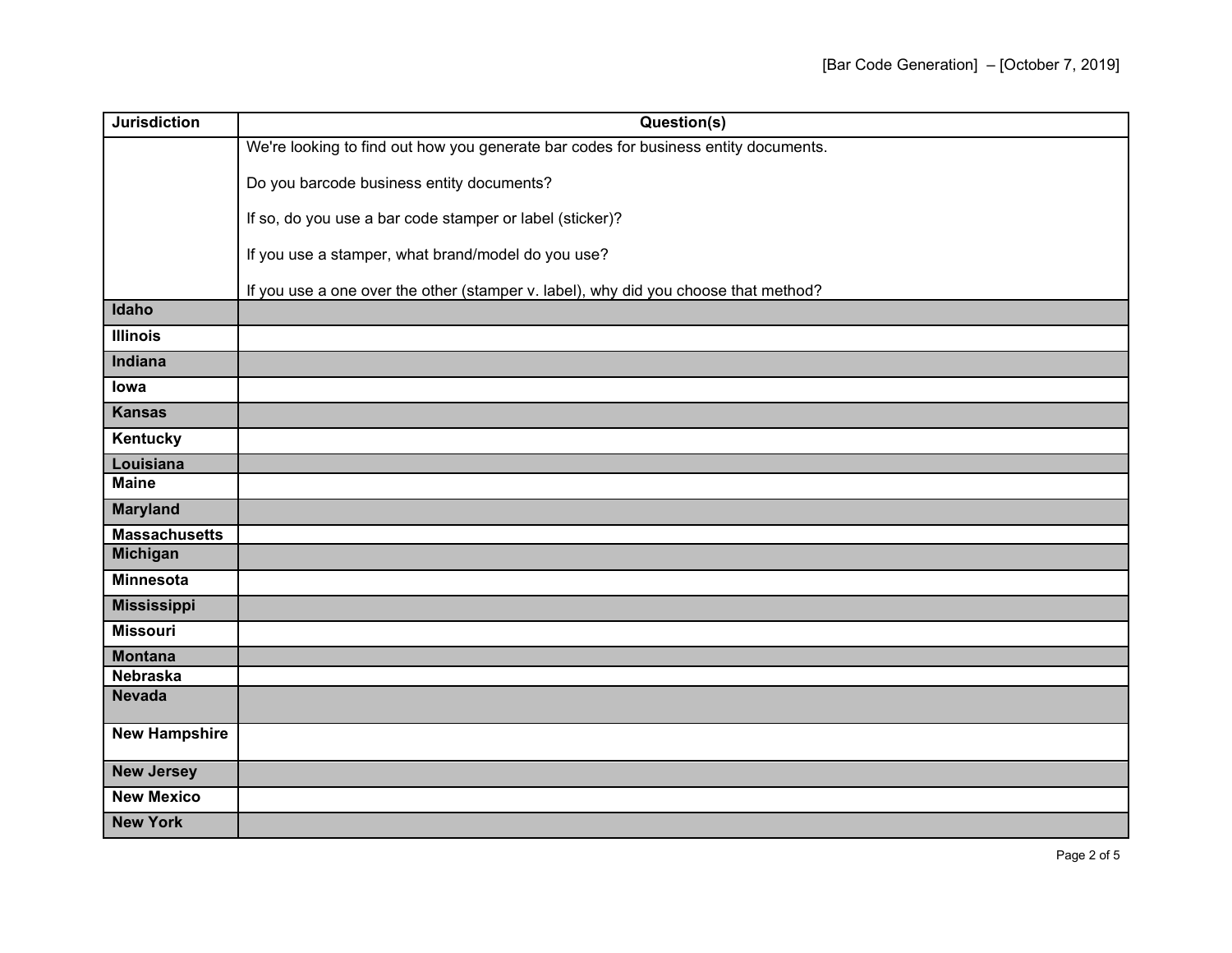| <b>Jurisdiction</b>   | Question(s)                                                                                                                                                                                                                                                                                                                                                                                                                                                                                                                                                                                                                                                                                                                                                                                                                                                                                                                        |
|-----------------------|------------------------------------------------------------------------------------------------------------------------------------------------------------------------------------------------------------------------------------------------------------------------------------------------------------------------------------------------------------------------------------------------------------------------------------------------------------------------------------------------------------------------------------------------------------------------------------------------------------------------------------------------------------------------------------------------------------------------------------------------------------------------------------------------------------------------------------------------------------------------------------------------------------------------------------|
|                       | We're looking to find out how you generate bar codes for business entity documents.                                                                                                                                                                                                                                                                                                                                                                                                                                                                                                                                                                                                                                                                                                                                                                                                                                                |
|                       | Do you barcode business entity documents?                                                                                                                                                                                                                                                                                                                                                                                                                                                                                                                                                                                                                                                                                                                                                                                                                                                                                          |
|                       | If so, do you use a bar code stamper or label (sticker)?                                                                                                                                                                                                                                                                                                                                                                                                                                                                                                                                                                                                                                                                                                                                                                                                                                                                           |
|                       | If you use a stamper, what brand/model do you use?                                                                                                                                                                                                                                                                                                                                                                                                                                                                                                                                                                                                                                                                                                                                                                                                                                                                                 |
|                       | If you use a one over the other (stamper v. label), why did you choose that method?                                                                                                                                                                                                                                                                                                                                                                                                                                                                                                                                                                                                                                                                                                                                                                                                                                                |
| <b>North Carolina</b> | I forwarded your question to our IT dept. This is what they came back with.                                                                                                                                                                                                                                                                                                                                                                                                                                                                                                                                                                                                                                                                                                                                                                                                                                                        |
|                       | Our system is written in C#, we use an imaging package from GDPicture (https://www.gdpicture.com) to create a cover sheet<br>as a tiff file that is printed to a sheet of paper.                                                                                                                                                                                                                                                                                                                                                                                                                                                                                                                                                                                                                                                                                                                                                   |
|                       | We would be interested in what they find out about the stamper process.                                                                                                                                                                                                                                                                                                                                                                                                                                                                                                                                                                                                                                                                                                                                                                                                                                                            |
| <b>North Dakota</b>   | In ND, the bar code is generated and inserted on the form that is created after our customers answer the questions from one of<br>the forms accessed from our FirstStop <https: firststop.sos.nd.gov=""></https:> customer facing portal. The customer can then select<br>whether to print and mail the form to our office along with their payment or they can file the form online with a credit card<br>payment. We prefer online submission, but for those who don't trust online payments, we depend on the bar code generated<br>on the form they mail to us since as that form is scanned upon receipt, the information in that bar code connects it with the data<br>the customer entered and which is being held in a pending state in our database. This eliminates our need for re-keying that<br>data and expedites our processing of the form. (Note: even for the forms that are submitted online, our system places |
|                       | For those forms that are sometimes self-drafted, e.g., articles of incorporation or organization that some law firms create<br>instead of using our online forms, the only marking that goes on these submitted forms is the unique Document Locator<br>Number (DLN) which our scanners print down the right side of each document we receive in person or through the mail.<br>Obviously these submissions take the most amount of time for us to process since our staff needs to enter all of the data and<br>they need to hunt through what is submitted to find the data they need to enter. (Our guess is that some law firms feel the need<br>to impress their clients to justify the fees they charge, but, for whatever reason, we know we need to allow for self-drafted<br>forms.)                                                                                                                                      |
|                       | FYI, the DLN is inserted on all documents even those that are filed online. For online submissions, the insertion of the DLN<br>occurs electronically without our need to scan them.                                                                                                                                                                                                                                                                                                                                                                                                                                                                                                                                                                                                                                                                                                                                               |
|                       | For whatever value it may be for you, I have attached examples of test filings for each of the ways we receive filings and the<br>markings that are placed upon them.                                                                                                                                                                                                                                                                                                                                                                                                                                                                                                                                                                                                                                                                                                                                                              |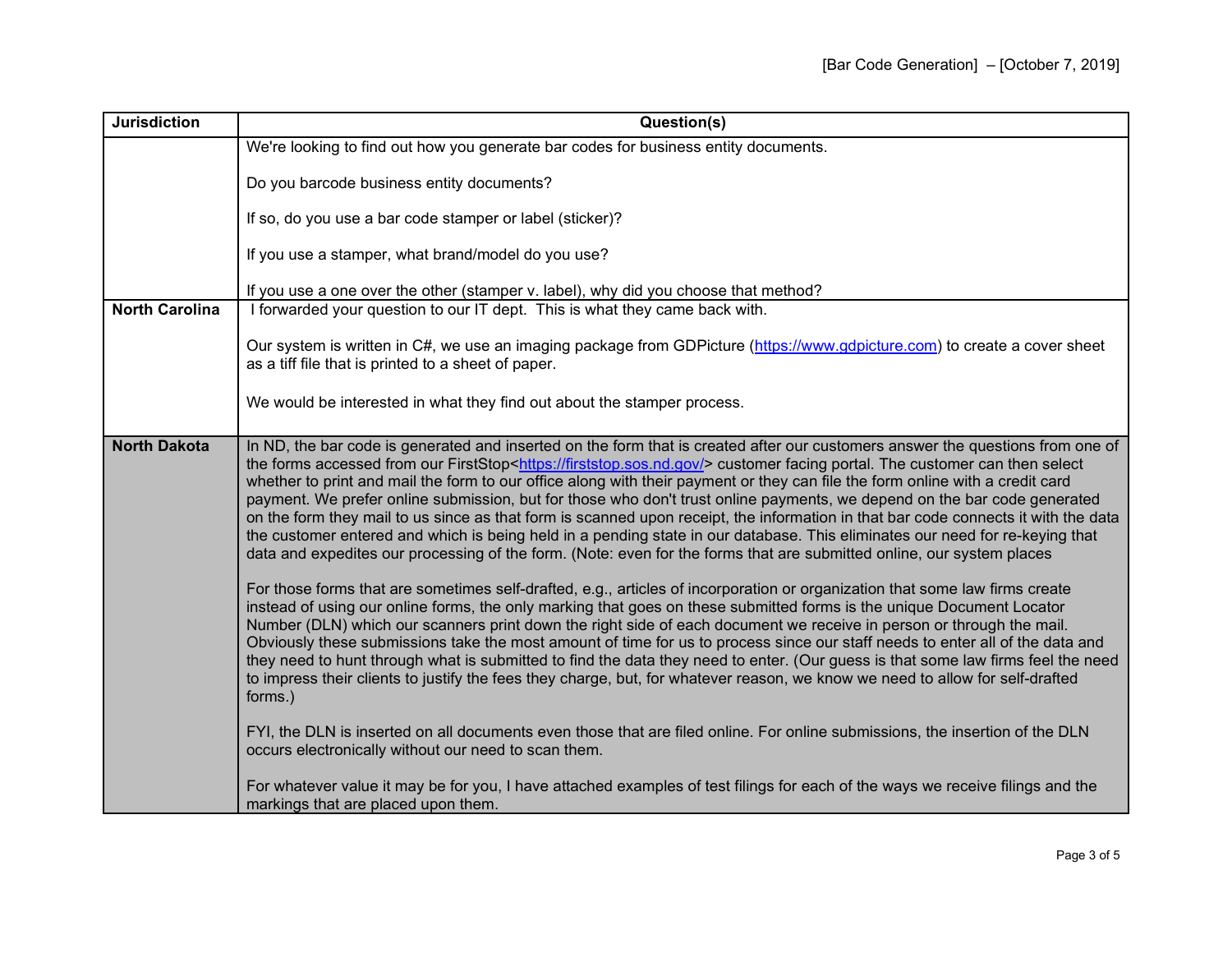| <b>Jurisdiction</b>   | Question(s)                                                                         |
|-----------------------|-------------------------------------------------------------------------------------|
|                       | We're looking to find out how you generate bar codes for business entity documents. |
|                       | Do you barcode business entity documents?                                           |
|                       | If so, do you use a bar code stamper or label (sticker)?                            |
|                       |                                                                                     |
|                       | If you use a stamper, what brand/model do you use?                                  |
|                       | If you use a one over the other (stamper v. label), why did you choose that method? |
| Ohio                  |                                                                                     |
| <b>Oklahoma</b>       |                                                                                     |
| Oregon                |                                                                                     |
| Pennsylvania          |                                                                                     |
| <b>Rhode Island</b>   |                                                                                     |
| <b>South Carolina</b> |                                                                                     |
| <b>South Dakota</b>   |                                                                                     |
| <b>Tennessee</b>      |                                                                                     |
| <b>Texas</b>          |                                                                                     |
| <b>Utah</b>           |                                                                                     |
| <b>Vermont</b>        |                                                                                     |
| Virginia              |                                                                                     |
| Washington            |                                                                                     |
| <b>West Virginia</b>  |                                                                                     |
| Wisconsin             |                                                                                     |
| Wyoming               |                                                                                     |

**Additional comments:**